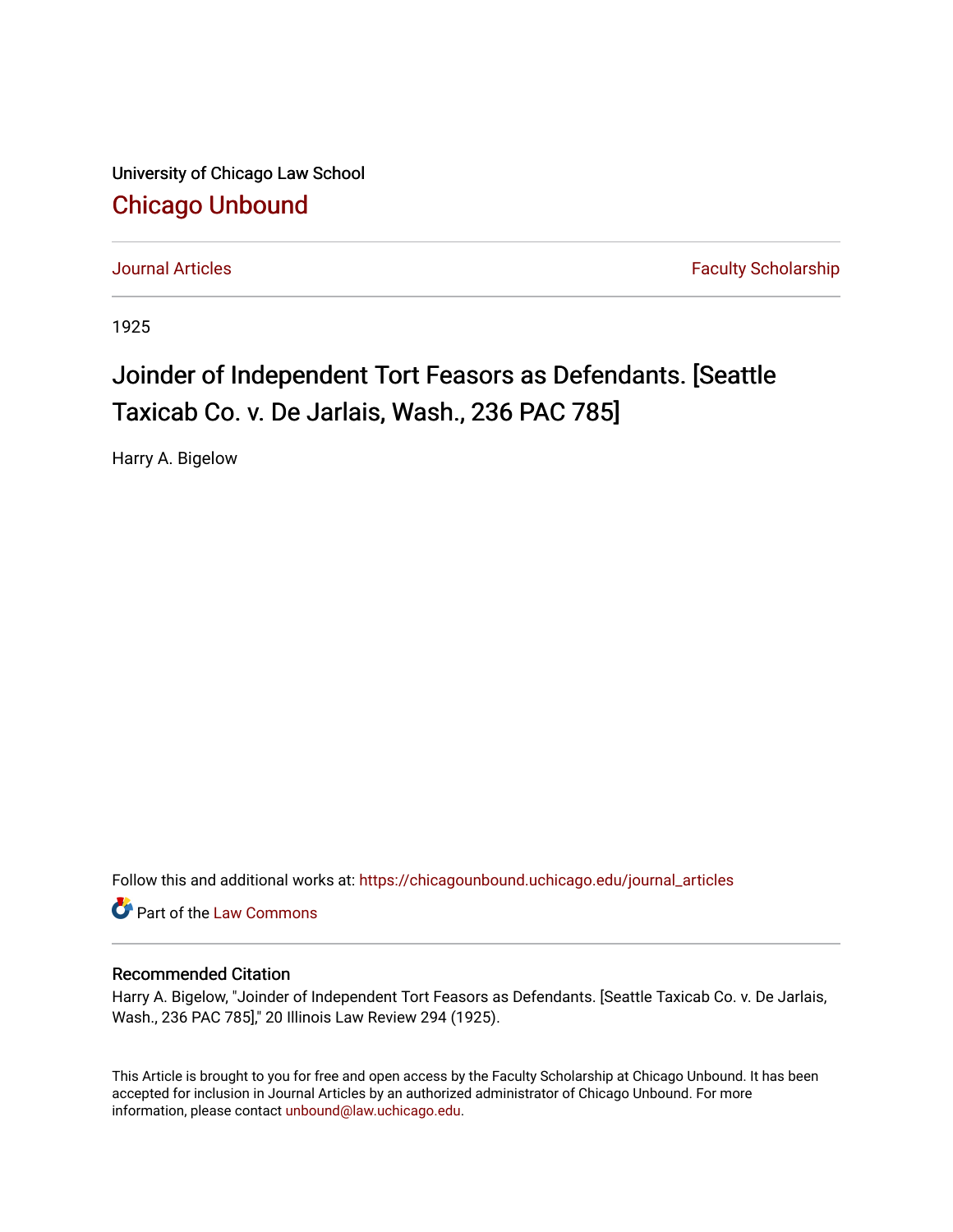that the lessee should drill for oil on the premises or tear down valuable buildings. Could not the lessor bring an action at law for waste? Clearly he could not if the lessee has a fee; yet it is believed that in a lease of this kind he could do so.<sup>20</sup>

The opinion of Mr. Justice Holmes in the case of *Stark v. Mansfield*,<sup>21</sup> while not directly in point, would seem to throw some light on the effect of a statute which gives a lease an important attribute of a fee. In that case a lease for one hundred years, renewable forever, was involved and the question was whether the lessor **had** a reversion. The court held he had, although a statute provided that leases for a term one hundred years or more, so long as fifty years remain unexpired, should be regarded as an estate in fee simple as to everything concerning its descent. While that statute differs widely from the Ohio statute, it seems clear that Mr. Justice Holmes did not consider that making a lease descend as a fee, necessarily transformed it into such an estate.

What makes the interpretation of these statutes **by** the Ohio court more remarkable is that three years before, in the case of *Rawson v. Brown,2 <sup>2</sup>*the court **had** considered at length this same group of statutes and had concluded that they fell short of making the lessee's interest in ninety-nine year leases, renewable forever, a. freehold estate.<sup>23</sup>

Ohio State University. LEWIS M. SIMES.

**EQUITY** PRACTICE-JOINDER OF INDEPENDENT ToRTFEASORS **AS DEFENDANTS.-** [Washington] *"* **A-** recent case' presents an inter-

20. Clearly, so long as this is a mere term of years, the lessee should be liable at law for waste. In the Maryland case of *Crowe v. Wilson* **(1886) 65 Md.** 479, **5** Atl. 427, however, the court, while recognizing the chattel character of ninety-nine year leases renewable forever, seemed to feel that the liability of the lessee should not be exactly the same as in the case of an ordinary term; an injunction restraining waste was allowed in that case.<br>21. (1901) 178 Mass. 76, 59 N. E. 643. 'The court said: "The earlier<br>part

hundred years or more, the term, so long as fifty years of it remain unex-pired, shall be regarded as an estate in fee simple as to everything concerning its descent and various other incidents not affecting this case. The excribin then ends with the words, 'and whoever holds as lessee or assigned<br>under such a lease shall, so long as fifty years of the term are unexpired, be<br>regarded as a freeholder, for all purposes.' But this does not give a fee, it simply gives to his interest a dignity and quality equal to a life<br>estate. It is not intended to destroy or impair the reversion of the lessor or<br>to make it in any degree less an estate than it was before." In an part of the opinion the court seemed to base its conclusion in part on absence of words of inheritance in the lease, but that circumstance, it would seem, should not affect the situation so far as the point in question is concerned.

22. **(1922)** 104 Ohio St. **537,** *136* **N. E. 209.**

**23.** That case involved the power of a court to partition the lessor's interest. The court held that it could **be** done because the lessor was seized of a present estate of freehold. In *Ralston Steel Car Co. v. Ralston,* supra, the opinion in *Rawson v. Brown* is not referred to. It is submitted that the two cases are reconcilable only on the theory that *Rawson v. Brown* holds that a rent charge reserved out of a lease in fee is partitionable.

*1. Seattle Taxicab Co. v. De Jarlais* **(1925) 236** Pac. **785** (Wash.).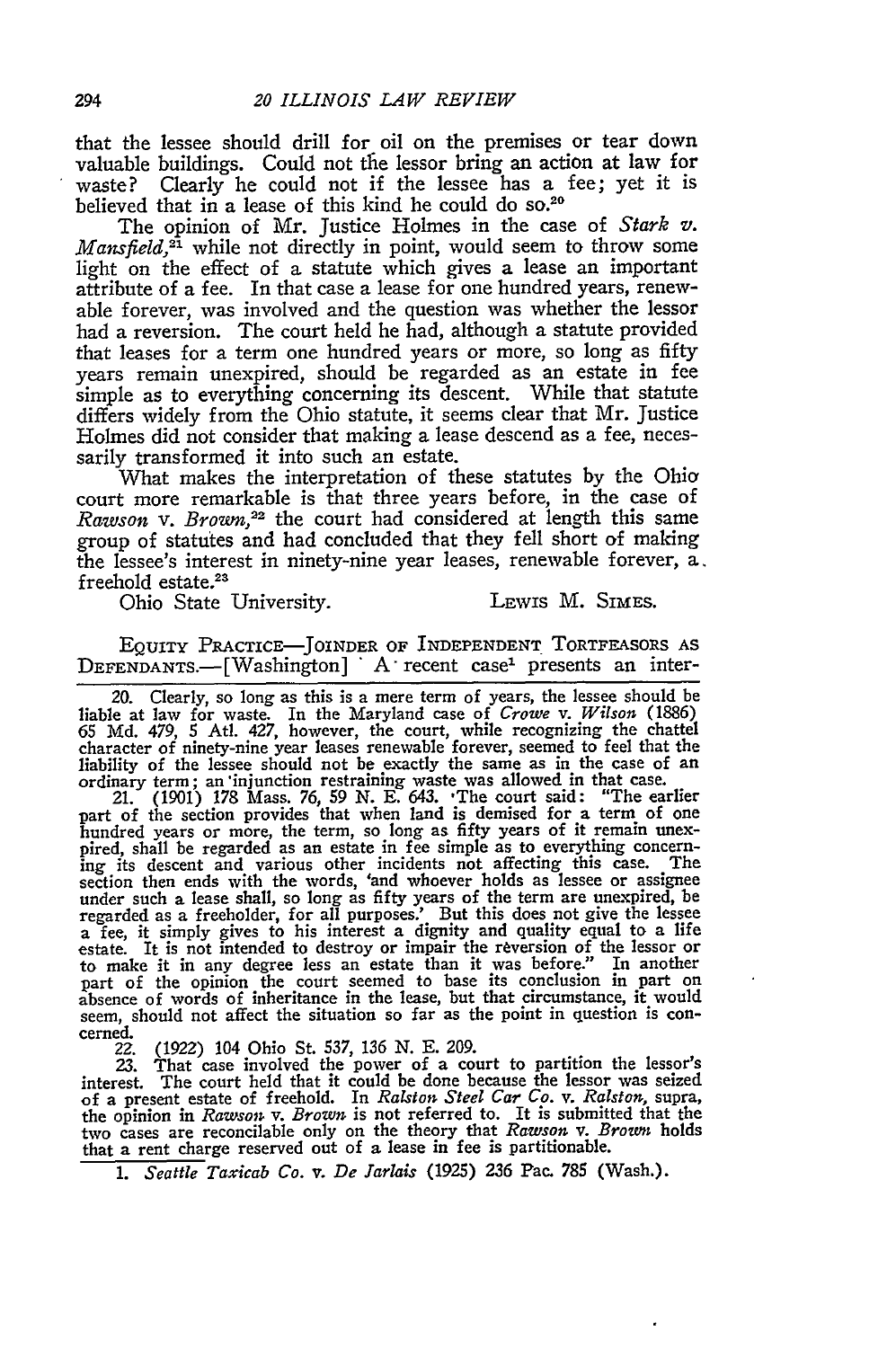esting problem in the joinder of independent tortfeasors as defendants in a suit for an injunction to prevent unfair competition. According to the allegations of the complainant, the plaintiff had for some years used a distinctive 'yellow cab' in its taxi services, and had acquired a large and valuable patronage as the result of reliable and efficient service and reasonable, uniform rates. The three defendants, who were separate and independent competitors of the plaintiff in the taxi business, had recently painted their respective cabs yellow so as to resemble the plaintiff's cabs, whereby the public was deceived and patronage unfairly diverted from the plaintiff. No combination or conspiracy was alleged. The prayer was for an injunctioning and damages. Pending a demurrer for misjoinder of defendants, the complaint was amended by striking out the prayer for damages, and thereupon the demurrer was overruled. On appeal this ruling was affirmed. The decision was not based on any provision of the Washington code, but was made in spite of a section to the effect that where several causes of action are united in the same complaint they must affect all of the parties to the action.

The court based its decision on the following passage from 30 "Cyc!' p 129:

"The distinction is marked in the difference between an action for an injunction and an action for pecuniary damages where both actions turn upon an injury arising out of the acts of different defendants between whom there has been no common design or concert of action, but whose independent acts have in fact united as their common result, in an invasion of the plaintiff's rights. When plaintiff seeks an injunc- tion against the continuance of this common result, he may join all the defendants in one action. But when he sues to recover his damages because of his injury from these separate and independent wrongdoers, he cannot join them as defendants in one action."

On this basis the case is difficult to sustain. The general equity rule is the same as at law, namely, that normally separate and independent rights of action against different persons must be enforced by separate suits.

Judge Story gives the following illustration of the rule **:2**

"If an estate should be sold in lots to different persons, the pur- chasers could not join in exhibiting one bill against the vendor for specific performance; fot each party's case would be distinct, and would depend upon its own peculiar circumstance. . **.** . On the other hand, the vendor in the like case, would not be allowed to file one bill for specific performance against all the purchasers of the estate, for the same reason."

The same general rule is equally applicable to suits to enjoin the commission of torts.

Thus it has been held that separate property owners cannot join in a bill to restrain separate trespasses to their respective lands by the same defendant.<sup>3</sup>

*<sup>2.</sup> Story* **"Eq.** PI." (9th ed.) sec. **272.** *3. Marselis v. Morris Cancd Co.* **(N.J.** 1830) 1 Sax. **30.**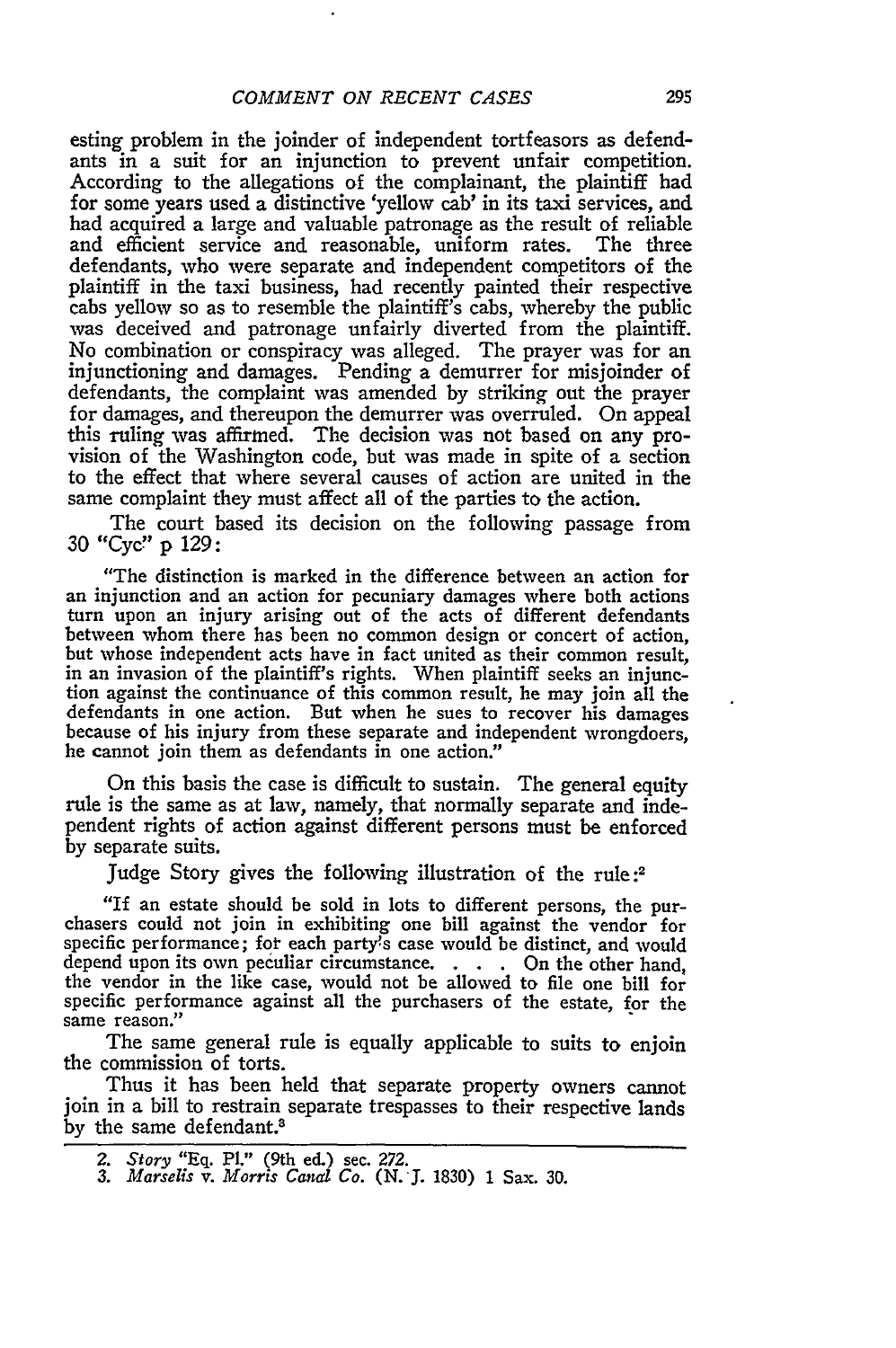Nor can separate property owners join in a bill to set aside their separate conveyances alleged to have been obtained **by** similar fraudulent representations.4 There is, of course, a well-recognized exception to this rule, which permits separate property owners to join in a bill to abate, or prevent the continuance of a nuisance which similarly affects their respective lands.<sup>5</sup>

The courts usually refer to these cases as involving a 'common' injury to all, as if that afforded a sufficient explanation. The real reason for permitting the joinder would seem to be the prac- tical convenience of settling the question of nuisance once and for all in one suit, instead of separately in separate suits **by** each property owner. So separate judgment creditors may unite in a bill to reach property which has been fraudulently conveyed.<sup>6</sup>

The usual statement that the creditors have a *common* interest is neither enlightening nor satisfactory. Their interests are obviously separate and distinct, and not infrequently antagonistic, especially in those jurisdictions where the diligent creditor may obtain an advantage **by** prompt action.

But the practical advantage of settling the important question as to the validity of the conveyance once and for all outweighs the possible complications.

The same considerations explain the permitted joinder of property owners in bills to prevent illegal assessments.7 In the case of defendants, it has never been supposed that a plaintiff could maintain a bill against independent wrongdoers merely because they were committing more or less similar wrongs. Thus it has been held that a bill against separate infringers of a patent or copyright **was** multifarious." For the same reason a plaintiff was unable to maintain a joint bill against separate mine owners who were depositing refuse from their separate mines in separate places so that such refuse was washed down and deposited on his land.9

The same court held a bill multifarious which sought to restrain several defendants from maintaining separate structures, each of which obstructed navigation.10

For the same reason it was held a misjoinder for a debtor to attempt **by** a single bill to restrain his separate creditors from enforcing separate assignments given to secure their respective claims,

*6. Brinkerhoff v. Brom* (1822) 6 John. **Ch.** 139; *Gates v. Boomer* (1863) 17 Wis. 470.

*7. Gage v. Chapman* (1870) **56** Ill. 311. *8. Dilly v. Doig* (1794) 2 Vesey Jr. 486.

*9. Keyes v. Little York Gold Co.* (1879) 53 Cal. 724. It has sometimes been thought that this case is in conflict with the stream pollution cases, but there is a substantial difference because the pollution cases involve the con- dition of the stream, and closely resemble the nuisance cases.

**10.** *People v. Oakland* (1897) 118 Cal. 234.

*<sup>4.</sup> Jeffers v. Forbes* (1882) 28 Kan. 174; *Levering v. Schell* (1883) 78 Mo. 167; *Norian v. Bennett* (1919) 179 Cal. 806.

*<sup>5.</sup> Murray v. Hay* (1845) 1 Barb. **Ch.** 159; *Rowbotham v. Robbins* (1890) 47 N. **J. Eq.** 337; *Strobel v. Kerr Salt Co.* (1900) 164 *N.* Y. 303; *Younkiin v. Milwaukee Trac. Co.* (1901) 112 Wis. 15.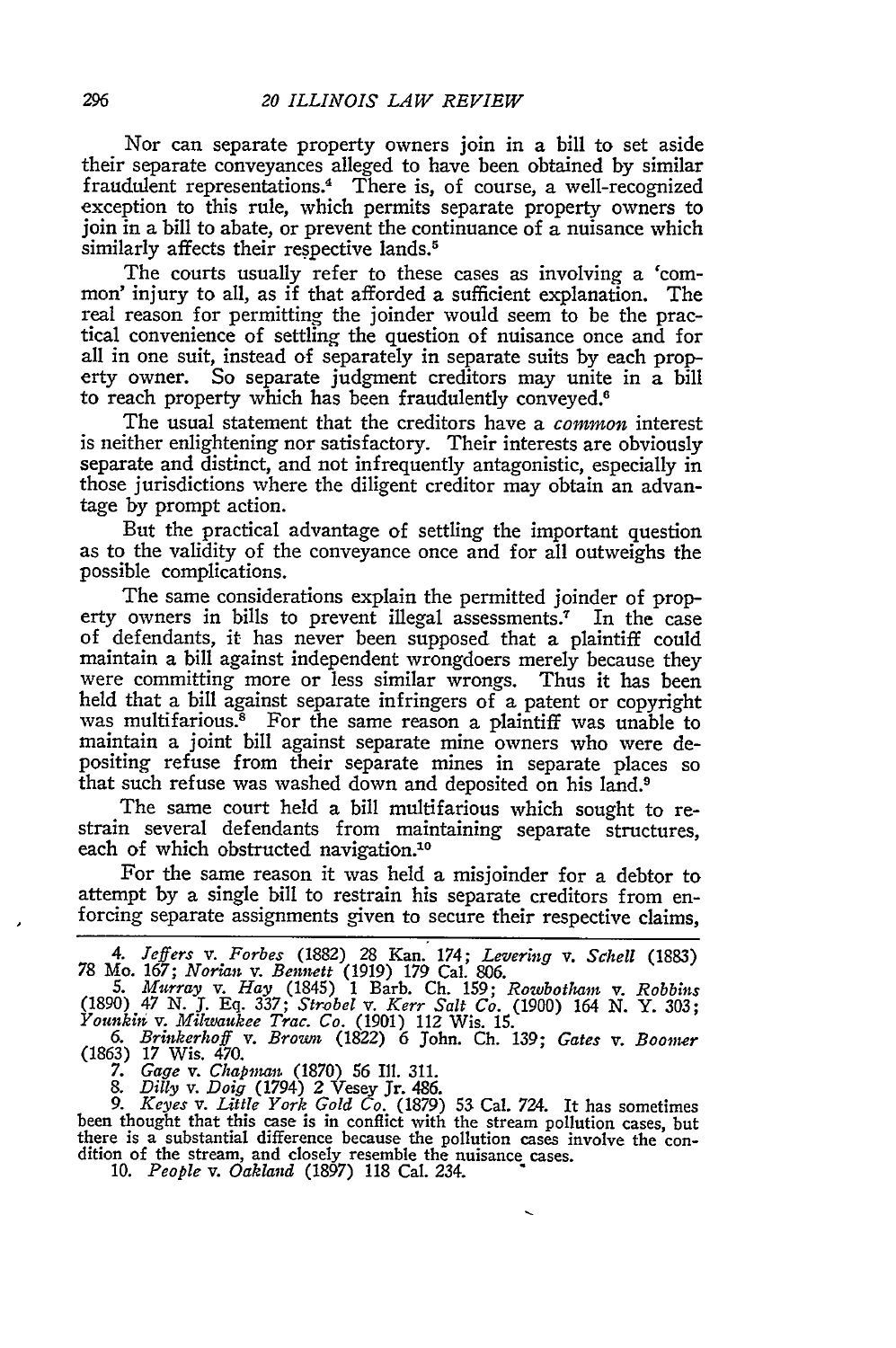on the ground that such claims were usurious.<sup>11</sup> The reason and the good sense of the general rule are obvious. Where there is neither concert nor co-operation between **A** and B, neither is responsible for the acts of the other, nor concerned with the liability of the other.

Where every question is separate and distinct, nothing is gained from an attempt to force a pooling of issues when there are no common issues or questions to pool.

"Courts of equity, in cases of this sort, are anxious to preserve some analogy to the comparative simplicity of proceedings at the common law, and thus to prevent confusion in their own pleadings, as well as in their own decrees."<sup>12</sup>

To the general rule prohibiting the joinder of independent wrongdoers as defendants, there are two or three fairly well defined exceptions. First, there is a class of cases where there is no combination or concert in intent and the acts are separate and distinct. But there is a combination in result because the result of the acts of one is affected by the acts of the other. This may be illustrated by a case<sup>13</sup> where a plaintiff was permitted to maintain a bill against two defendants who were obstructing access to his property by parking their respective vehicles in front of it. The most serious part of the obstruction resulted because both sets of vehicles were there at the same time. There was co-operation in fact, though not in intent. A similar situation was involved in the famous merrygo-round case,14 where intolerable conditions were produced by a hand organ, a merry-go-round, and some other noisy attractions, all operated independently at the same time. Any one by itself might not have been serious, but the combination was unbearable. That doctrine was carried to the extreme limit in a fairly recent  $case<sup>15</sup>$  in Illinois, where a bill was sustained against the proprietors of three independent disorderly resorts operated in the same part of a town, and where a substantial part of the disturbance arose from the circulation of drunken patrons from one to the other.

Such cases bear a strong analogy to a class of cases where a joint liability arises at law from independent but concurrent acts of negligence. For example, where a third person is injured as the result of a collision between two vehicles, each of which was negligently operated. The main reason, however, for permitting a joinder in equity in such cases is the practical advantage of being able to consider the result as an entirety with all persons responsible for it before the court at once.

The principal case does not seem to fall into this group. The loss of patronage from the imitation of plaintiff's cabs by **A** was not in the least affected by similar misconduct by B.

<sup>11.</sup> *Atlanta Finance Co. v. Fuiweiler* (Ga. 1924) 124 S. E. 689.

<sup>12.</sup> *Story* "Eq. P1." (9th ed.) sec. *271.*

**<sup>13.</sup>** *Thorpe v. Brumfitt* (1873) L. R. 8 Ch. App. 650.<br>14. *Lambton v. Mellish* (1894) 3 Ch. 163.<br>15. *Bucks v. Strawn* (1913) 182 Ill. App. 644.